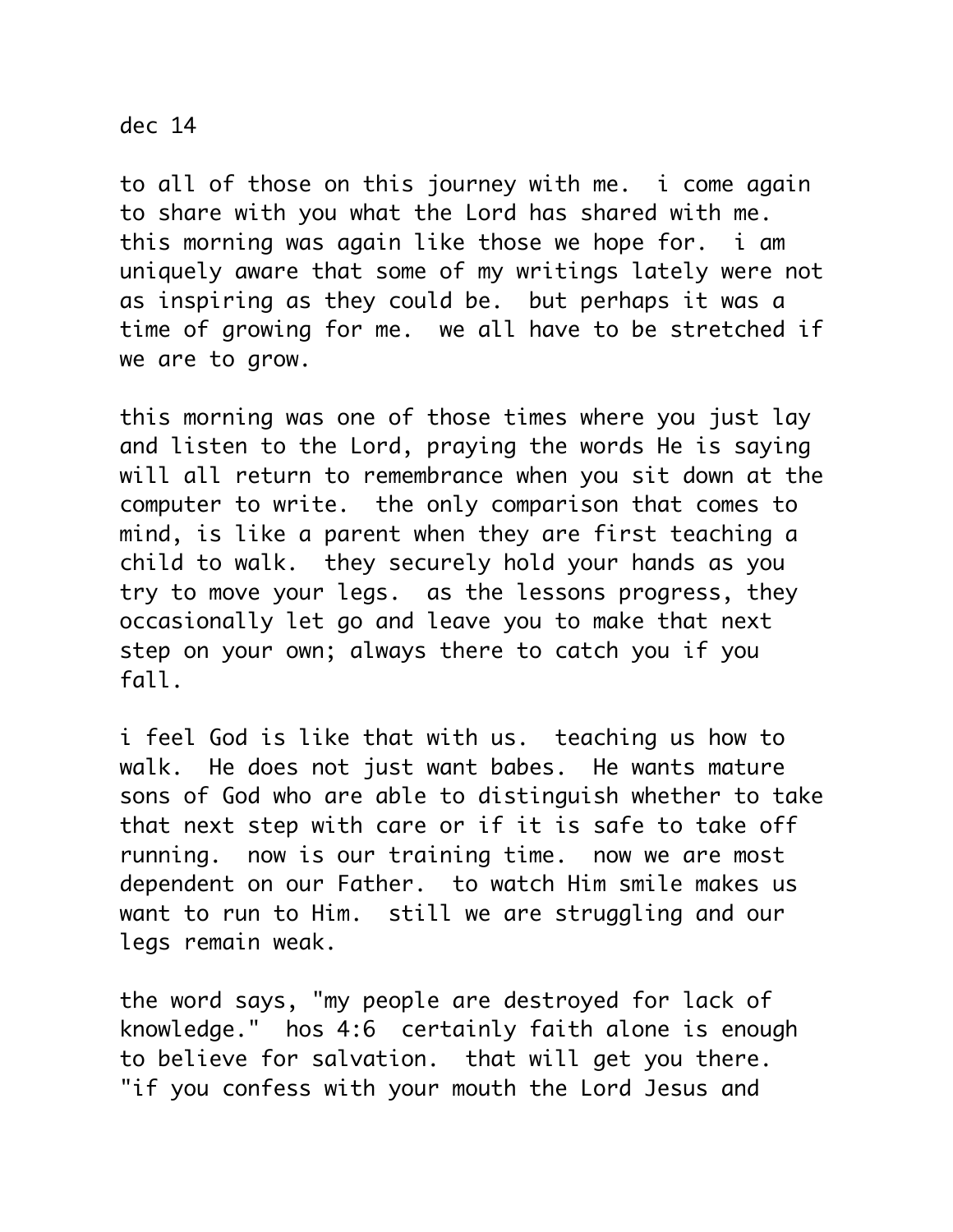believe in your heart that God has raised Him from the dead, you will be saved. for with the heart one believes unto righteousness, and with the mouth confession is made unto salvation." rom 10:9-10

are we satisfied to remain as babes? "that the trial of your faith, being much more precious than of gold that perisheth, though it be tried with fire, might be found unto praise and honor and glory at the appearing of Jesus Christ." 1 pet 1:7 this is a matter of "use it or lose it". our spiritual strength must be exercised as much as our physical does.

as some of you know, my older brother died when he was very young. he spent several years as an invalid. he was injured while playing football. the doctors put him in a full body cast, causing him to go paralyzed from the waist down. towards the end, his little legs became useless appendices which only needed to be moved out of one's way; sticks as it were. the point is they had become withered from lack of use. because there was no feeling, the muscles could not be used and exercised to become strong and functional.

such is the same for our spiritual muscles. we all say we believe God can do anything, and that is certainly true. do we really believe that enough to act on it? He says, "so shall My word be that goes forth from My mouth; it shall not return to Me void, but it shall accomplish what I please, and it shall prosper in the thing for which I sent it." isa 55:11

we are told to pray for one another. if you pray for a person and they are not healed, do we cease from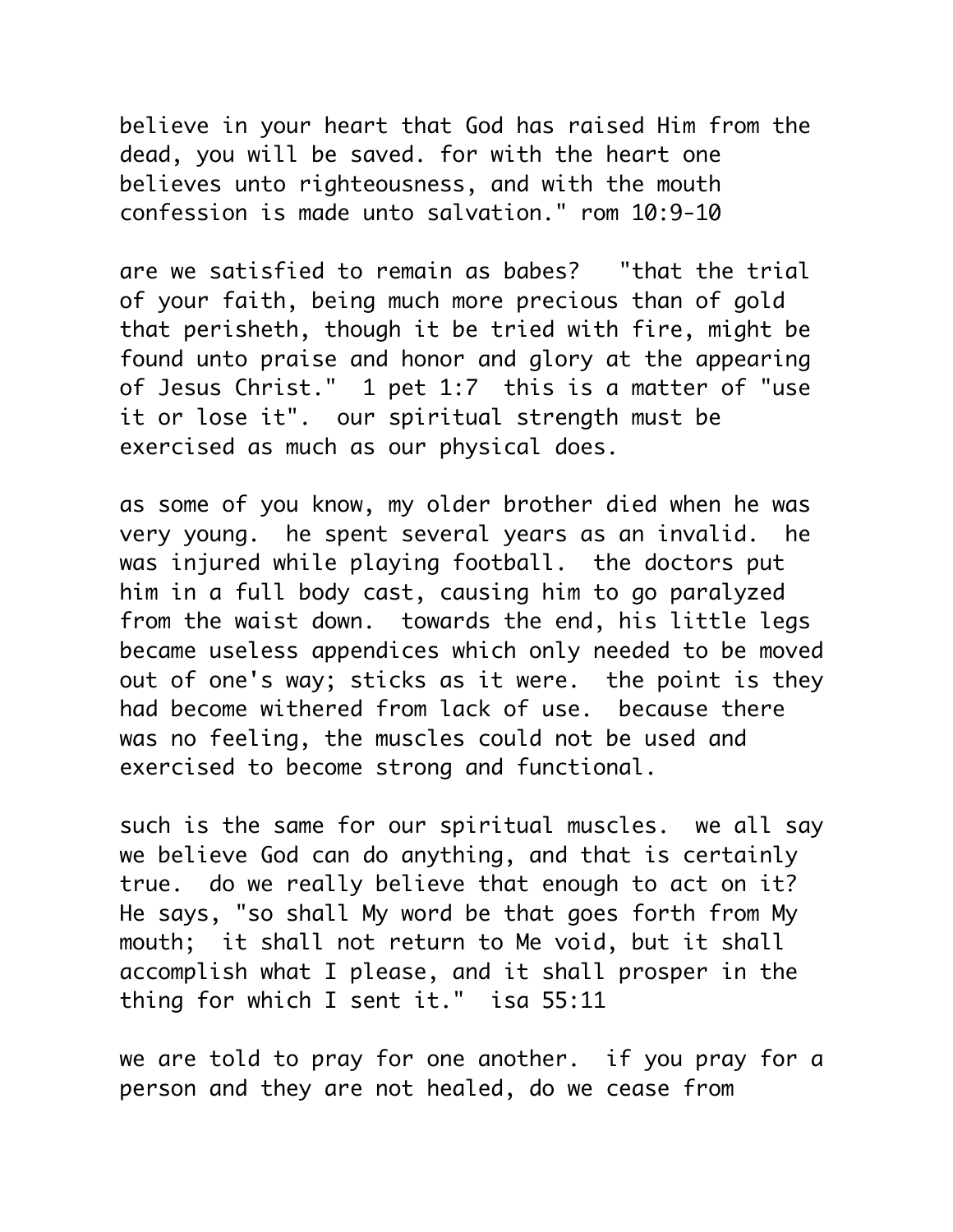praying for others? i have heard stories of how people have prayed for a number of people and never saw a result, until! there are people that possess a confidence for a certain type of healing. why? because they have seen it manifest so many time. they are no longer surprised when one is healed, but surprised when they are not.

yet, there remain those times when someone is not healed. these are times when we must leave it in the providence of God. was it training on our part? is God that cruel to withhold healing for our training. we know our God better than that! was there another reason? our understanding is not yet complete. our faith remains yet imperfect. we see not clearly how things are and know the thoughts and intents of another's heart.

the word says that "for God giveth not the Spirit by measure unto him." john 3:34 being yet a man, He had full access to the heart and will of God. perfect faith leads to understanding. perfect understanding leads to knowledge. perfect knowledge leads to love. perfect love leads to God! we are only in our infancy. now we are to "trust in the Lord with all your heart, and lean not on your own understanding; in all your ways acknowledge Him, and He shall direct your paths." prov 3:5-6"

i'm not speaking of healing only? whether it be finances, food, shelter or family; do we stand firmly in our faith, trusting God and His perfect will to be done in all things? is that not how the Lord taught us to pray? "Your kingdom come. Your will be done on